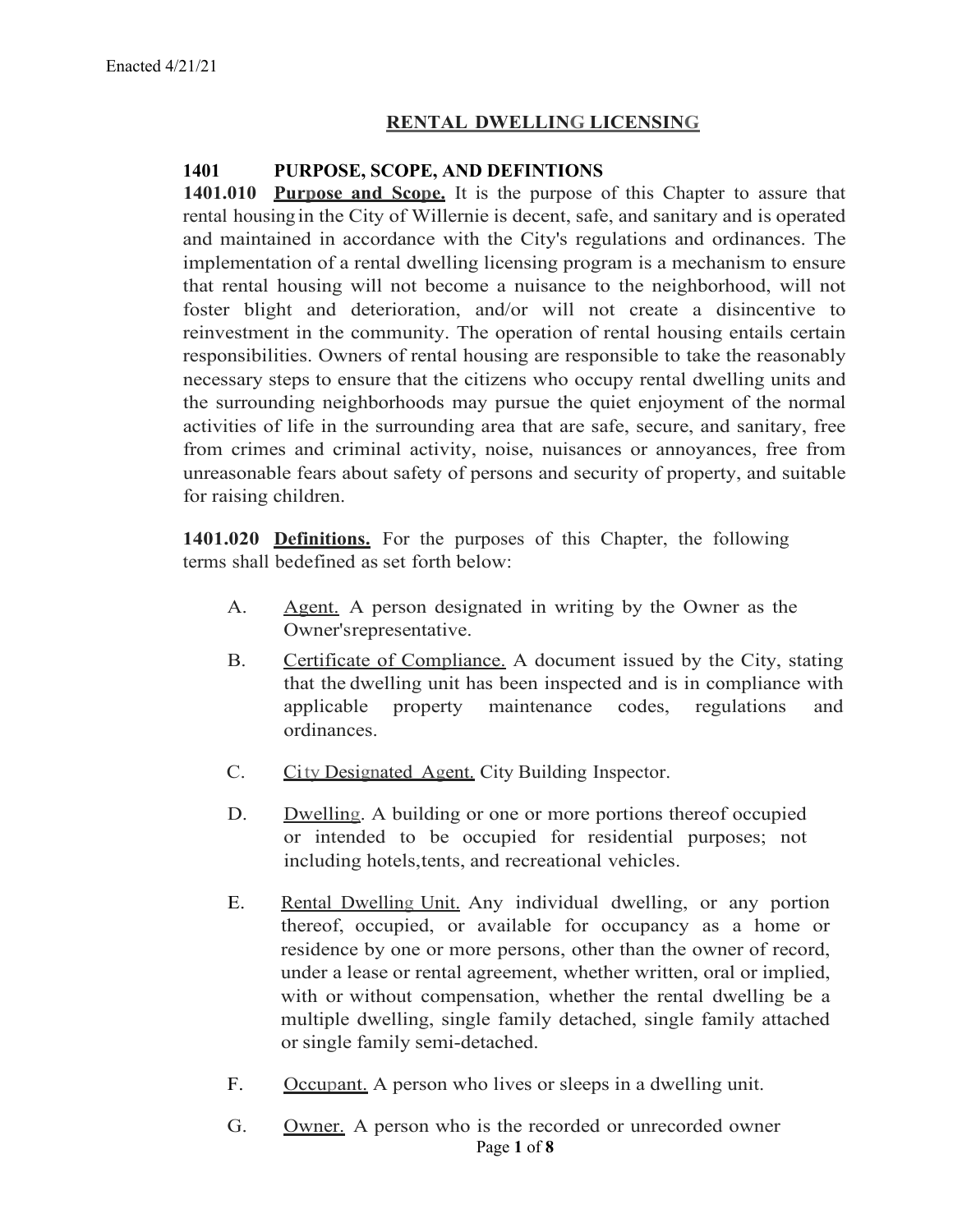of the dwelling unit.

- H. Person. An individual, firm, corporation, association, partnership, business, government agency or any other legal entity.
- I. Rent. To permit occupancy of a dwelling unit by a person other than the legal Owner thereof, or members of the Owner's immediate family, pursuant to a written or unwritten agreement, whether or not a fee is required by the agreement.

### **1402 GENERAL LICENSING PROVISIONS**

#### **1402.010 General Licensing Provisions.**

- A. License Required. No person shall allow to be occupied, let, or offer to letto another for occupancy any dwelling unit unless the City has issued a rental license for the dwelling unit. The application for a dwelling unit rental license will be reviewed by the City Clerk in accordance with the provisions of this Chapter and other applicable regulations of the municipal code.
- B. License Application. The Owner of a rental dwelling unit shall submit an application for a rental dwelling license on forms provided by the City Clerk. A person who had been issued a rental dwelling license shall give notice, in writing, to the City Clerk, within five (5) business days of any change in the information contained on the license application.
- C. License Fees. Licensing fees shall be prescribed, from time to time, by Council Resolution, and maintained on file in the office of the City Clerk. The required fees shall be submitted along with the application for a new or renewal license. Applications for a renewal license submitted after the license term expiration are subject to a penalty fee as prescribed, from time to time, by Council Resolution.
- D. License Terms. The term of a dwelling unit rental license under this Chapter shall be two years. All dwelling unit rental licenses shall expire on June 1<sup>st</sup> of the second year following the application, subject to renewal except as otherwise provided herein or in cases of suspension or revocation.
- E. Issuance of License. The City may issue a rental dwelling license only if the dwelling unit is in compliance with the provisions of this Chapter, and the real estate taxes and municipal utility bills for the dwelling unit have been paid. Real estate taxes will not be considered to be due and payable for the purposes of this Section while a proper and timely appeal of such taxes is pending and is diligently pursued to completion by the licensee.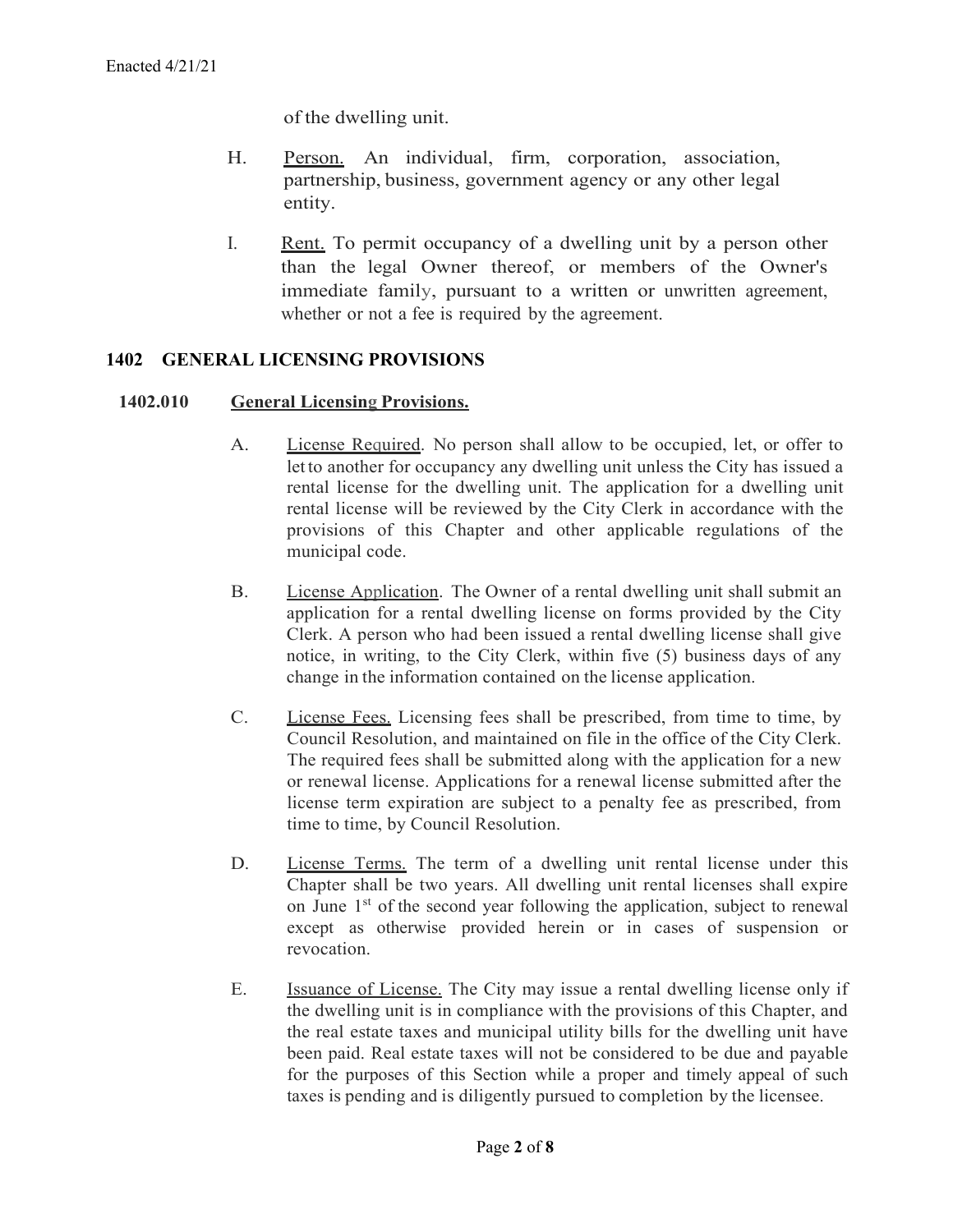- F. Renewal of License. A licensee may continue to rent a dwelling unit after the expiration date of the rental license provided the Owner or its Agent had filed with the City Clerk, on or before the expiration date, the appropriate renewal license application and license fee.
- G. Transfer of License. A rental dwelling license shall not be transferable to another person or to another rental dwelling unit.
- H. Resident Agent Required. Owners who do not reside within the counties of Anoka, Carver, Chisago, Dakota, Hennepin, Ramsey, Scott, Washington Counties (the "Metro Area") must appoint an agent who does reside within the Metropolitan area to be responsible for the maintenance of the rental dwelling unit, receipt of service of notice of violation, receipt of compliance order, institution or remedial action to effect such order, and acceptance of all service of process pursuant to law, the City Clerk shall be notified in writing of any change in the identification of the agent within five (5) business days of such change.

### **1403.010 Condition of License.**

- A. Conformance to Laws. No dwelling unit rental license shall be issued or renewed unless the rental dwelling unit and the premises conform to all applicable ordinances of the City. The City Building Inspector is authorized to conduct inspections of rental dwelling units to determine the compliance with the rental housing standards adopted by the City and in accordance with Minnesota law.
- B. Inspections. No Rental dwelling license shall be issued or renewed unless the Owner of the rental unit(s) agrees to permit the inspection of said unit. It shall be the responsibility of the owner or owner's agent to inform tenants of any scheduled inspections. The City reserves the right to perform or require additional inspections if deemed necessary by the City or at the reasonable request of the Tenant.
	- 1. Initial and Routine Inspections. Upon receipt of a complete application for a rental dwelling license, an inspection of the premises shall be conducted thereafter by the City Building Inspector to ensure that the rental dwelling unit and premises is in substantial compliance with all applicable City and State regulations. Prior to conducting an inspection, the City Clerk shall mail notification to the Owner or its Agent and provide reasonable notice of the scheduled inspection date.
	- 2. Complaint-Initiated Inspections. Inspections may be scheduled based on complaints received by the City. The City may conduct inspections based on a complaint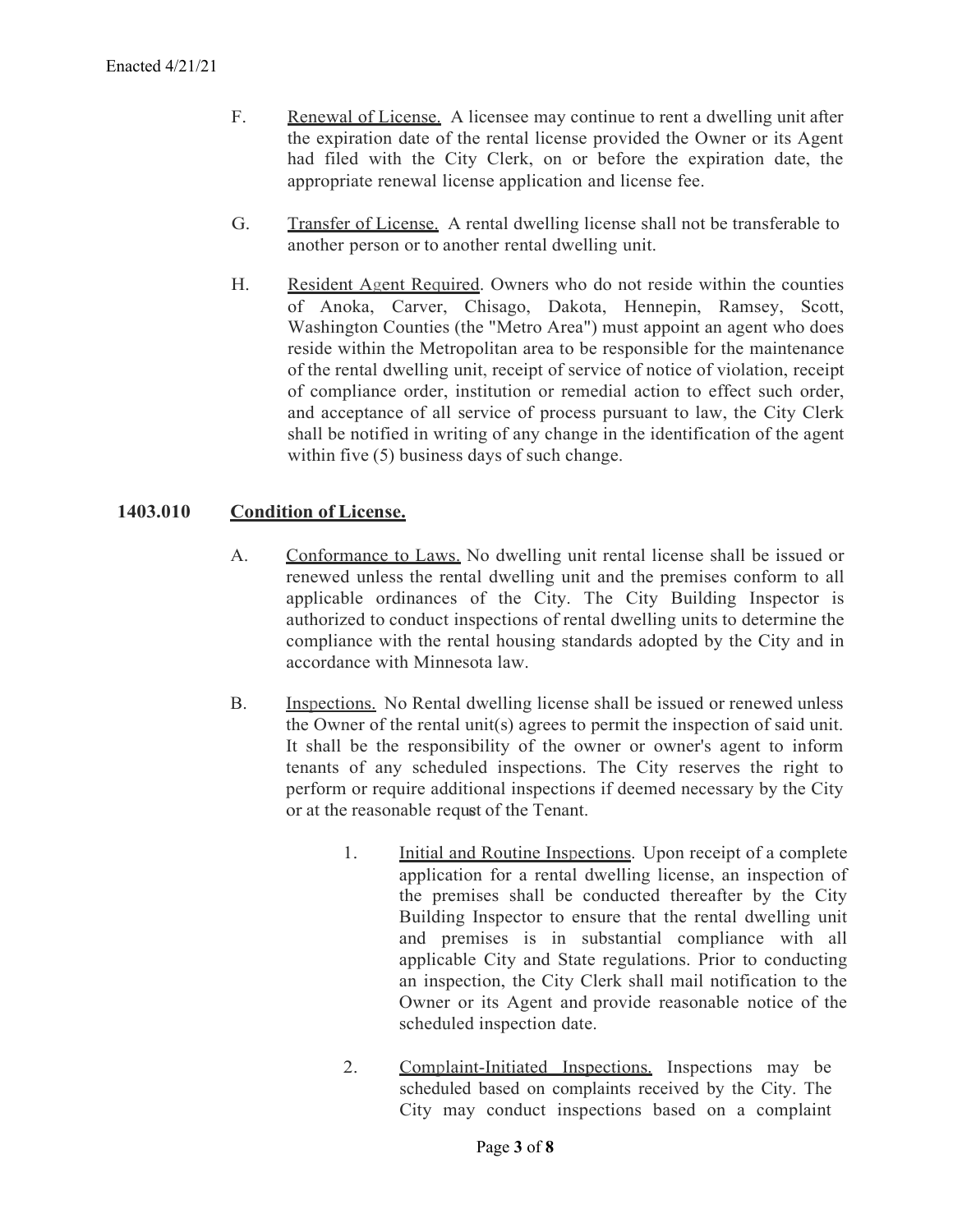received by the City if the substance of the complaint can be verified by a city designated agent or law enforcement.

- a. Written notification of a complaint-initiated inspection of a property shall be mailed to the owner of the property and/or its agent stating the proposed date and time of the inspection. Such notification shall give a minimum of seven (7) working days' advance notice and the reason for said inspection. Notification shall be sent to the owner and/or its agent of the property via regular mail.
- b. If the owner and/or agent of the property request a change in proposed date of inspection, such requests must be made within seventy-two (72) hours in advance of the proposed inspection date. It shall be the responsibility of the owner and/or owner's agent to notify the occupants of the property of the scheduled inspection.
- c. Owner or its agent must be on site at the time of inspection for entry and security purposes.
- C. Access to Premises. Every occupant of a rental dwelling unit shall, upon reasonable notice, give the owner or agent and the City Building Inspector or authorized representative access to any part of the rental dwelling unit or its associated properties at all reasonable times for the purpose of making inspections, repairs, or alterations as are necessary to effect compliance with the provisions of this Code. If any owner, its agent or occupant, or other person in charge of the dwelling refuses to permit free access and entry to the structure or premises under his control for inspection pursuant to this Ordinance, whereupon, the City may seek a court order authorizing such inspection.
- D. Reinspection Fee. There is no fee for an initial inspection to determine the existence of a housing maintenance code violation, nor any fee for the first reinspection to determine compliance with an order to correct a code violation. A fee shall be charged for all subsequent re-inspections when the violation is not corrected by the time specified in the written notice. The fee shall be established by resolution from time to time by the City Council.
- E. Tenant Register. The Owner or its Agent shall keep or cause to be kept, a current register of occupancy for each dwelling unit which shall be provided to the City Clerk, as requested. Said register shall provide, at a minimum, the following information.
	- 1. Address of dwelling unit;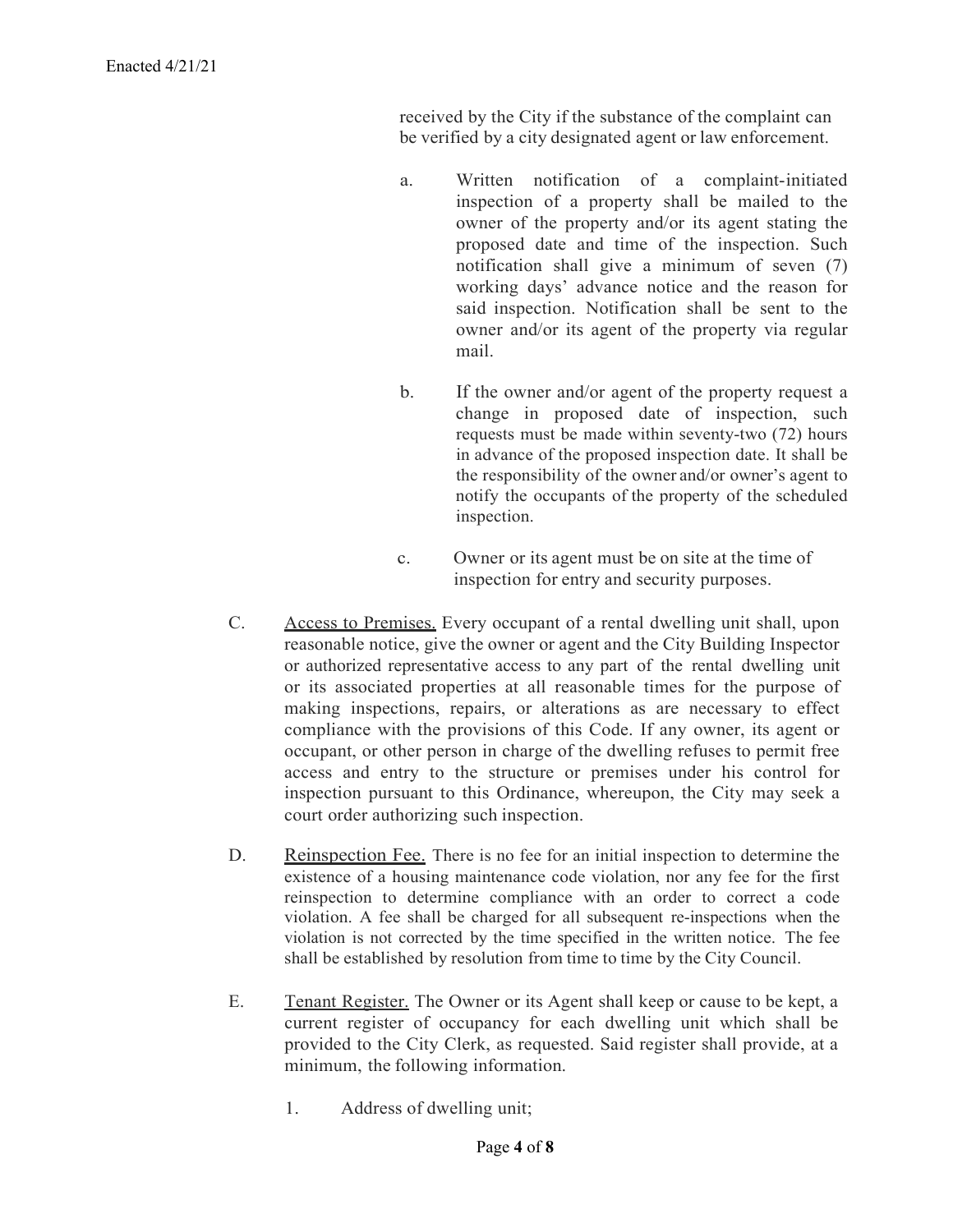- 2. Number of bedrooms in dwelling unit;
- 3. Number of adults and children (under 18 years of age) currently occupying the dwelling unit.

# **1404 CONDUCT, FIRE SAFETY, AND RETALIATION**

- **1404.10** Conduct on License premises. It shall be the responsibility of the licensee to see that persons occupying the licensed premises conduct themselves in such a manner as not to cause the premises to be disorderly. For purpose of this Section, a premise is deemed "disorderly" at such time that any of the following activities occur:
	- 1. Minnesota Statute 152.01 et seq. relating to the possession, manufacture, or distribution of controlled substances.
	- 2. Minnesota Statutes 609.72 relating to disorderly conduct.
	- 3. Minnesota Statutes 340A.701, 340A.702 and 340A.703 relating to the sale of intoxicating liquor.
	- 4. Minnesota statutes 609.321, Subdivision 9, relating to prostitution or acts of prostitution.
	- 5. Minnesota Statutes 609.66 et seq. relating to the unlawful use or possession of firearms.
	- 6. Minnesota Statute 609.2242 relating to assault.
	- 7. Minnesota Statute 260C, et seq. relating to contributing to the need for protection or services or delinquency of a minor.
	- 8. Minnesota statute 609.75 through 609.76 relating togambling.
	- 9. A violation of the Willernie City Code.
- **1404.20** Fire Safety. The Owner or its Agent is responsible to comply with the provisions of State and local Fire Codes.
- **1404.21** Retaliation. No licensee shall evict, threaten to evict or take any other punitive action against any tenant by reason of good faith calls made by such tenant to law enforcement agencies relating to criminal activity, suspected criminal activity, suspicious occurrences or public safety concerns. This section shall not prohibit eviction of tenants from a dwelling unit for unlawful conduct of a tenant or invitee or violation of any rules, regulations or lease terms other than a prohibitionagainst the lawful contact of law enforcement agencies.

# **1405 RENTAL DENSITY LIMITATION**

# **1405.010 Rental Density Limitation on Residential Dwelling Units**

- A. The purpose of this section is to limit the number of rental licenses issued in the City.
- B. No more than ten percent (10%) of the single-family homes in the City shall be eligible to obtain a rental license, unless a temporary license is granted by the City Council as provided herein.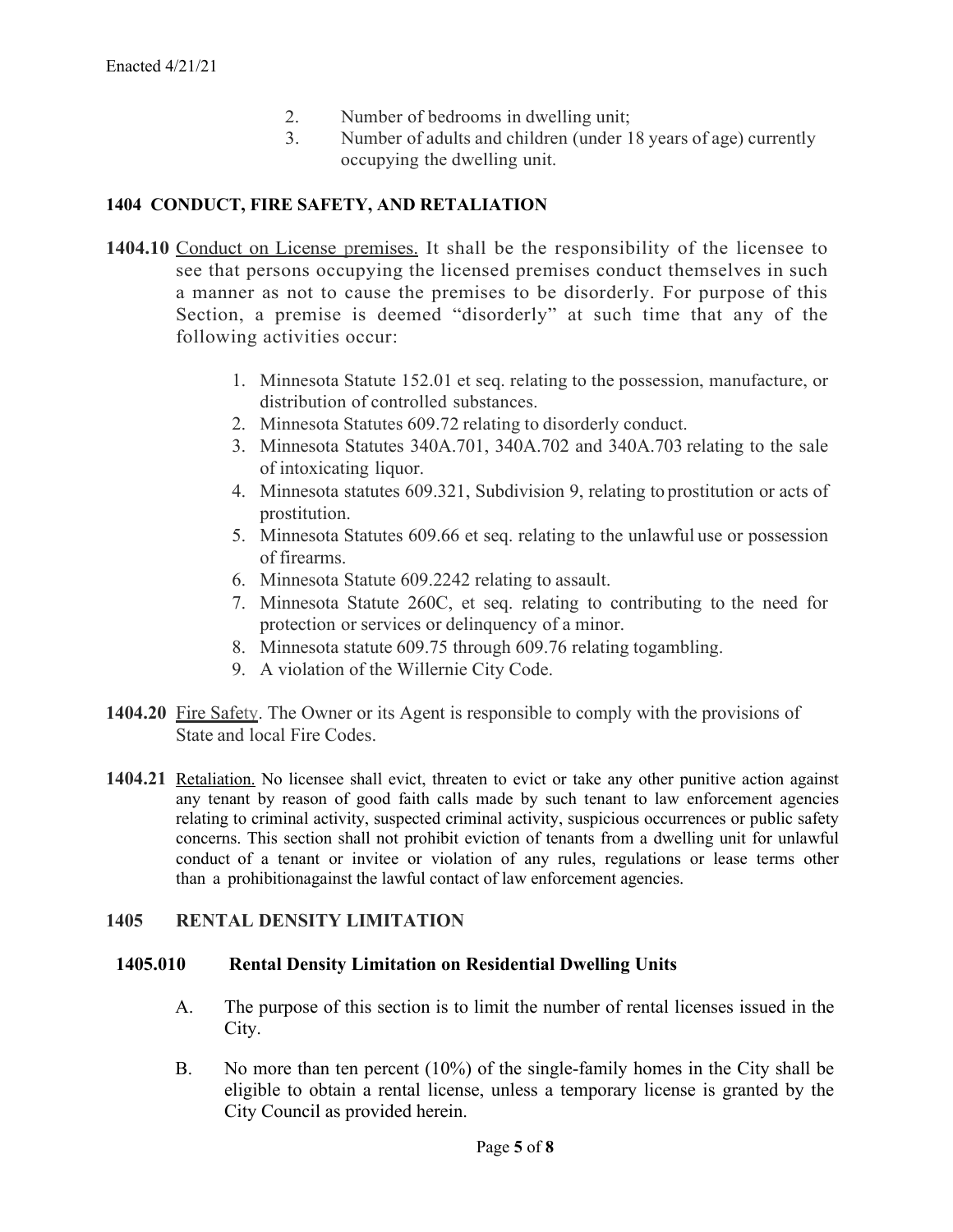C. If the number of rental properties meets or exceeds the permitted number of rental properties per this Section on the effective date of this ordinance, no additional rental licenses shall be approved by the City, unless a temporary license is granted by the City Council as provided herein. Existing rental licenses may be renewed; however, should a rental license not be renewed, terminated due to the sale of a property by the current license holder, transfer of property ownership occurs, or if the rental license is revoked, suspended, or lapses, the rental license shall not be reinstated unless it is in conformance with this Section and other applicable sections of this Code.

### **1405.020 Temporary Rental Licenses**

A temporary license may be granted by the City for unlicensed properties to an owner of a property for a period not to exceed 90 days if the property has changed ownership, and the previous owners reside in the dwelling unit.

#### **1406 License Suspension, Revocation, Denial, and Non-Renewal**

#### **1406.010 Suspension and Violation of this Chapter**

- A. Every license issued under the provisions of this Article is subject to suspension and/or revocation by the Building Official.
- B. In the event that a license is suspended or revoked by the Building Official, it shall be unlawful for the owner or the owner's duly authorized agent to thereafter permit any new occupancy of vacant or thereafter vacated rental units until such time as the Building Official has restored a valid license.
- C. Any person violating this Chapter shall be guilty of a misdemeanor, and upon conviction, shall be punished by a fine of not more than one thousand dollars (\$1000) or by imprisonment not to exceed ninety (90) days or both, together with the costs of prosecution. Each day of each violation shall constitute a separate punishable offense.

#### **1406.020 Suspension, Revocation, Non-Renewal, and Compliance Orders**

- A. The Building Official or City Council may suspend, revoke, or decline to renew any license issued under this Chapter upon any of the following grounds:
	- 1. False statements on any application or other information or report required under this Chapter to be given by the applicant or licensee.
	- 2. Failure to pay any application, penalty, re-inspection or other fee required by this Chapter and City Council resolution.
	- 3. Failure to correct deficiencies noted on a Compliance Order in the time specified in that notice.
	- 4. Failure to operate or maintain the licensed premises in conformity with all applicable state laws and codes and this Code of Ordinances.
	- 5. Any other violation of this Chapter.
- D. Suspension, revocation, or non-renewal may be under either this section or a violation of the Conduct on Premises section, or both.
- E. A decision to suspend, revoke, deny or not renew a license shall be preceded by written notice to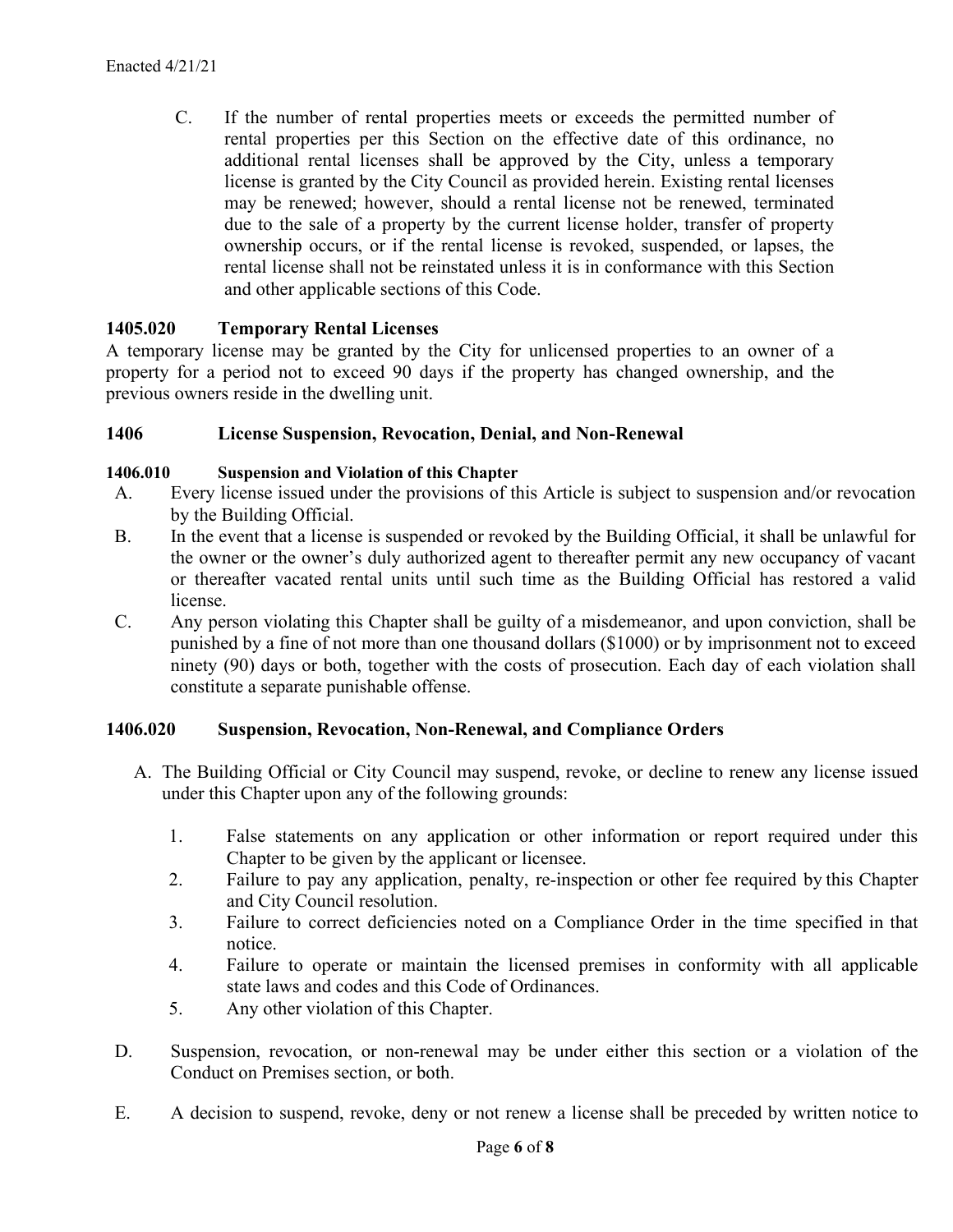the applicant or licensee specifying the grounds for such suspension, revocation, denial or nonrenewal. The applicant or licensee will be given an opportunity for a hearing before the City Council before final action to suspend, revoke, deny or not renew a license. Provided, the applicant or licensee has submitted a written application for appeal within 10 days after the decision, notice or order was served. The City Council shall give due regard to the frequency and seriousness of the violations, the ease with which such violations could have been cured or avoided and good faith efforts to comply and shall issue a decision to suspend, revoke, deny, or not renew a license.

- F. The City Council may suspend, revoke, deny or not renew a license for part of or the entire rental dwelling unit.
- G. Licenses may be suspended for up to ninety (90) days and may, after the period of suspension, be re-instated subject only to compliance with this Chapter and any other conditions imposed by the Building Official or City Council at the time of the suspension. Licenses that are revoked will not be re-instated until the owner has re-applied with licensing and displayed compliance with all relevant requirements to the level required under this Chapter, including all conditions imposed at the time of revocation. A decision not to renew a license may take the form of a suspension or revocation. A decision to deny an initial application for a new rental dwelling facility will not take the form of a suspension of revocation unless the applicant in connection with the application has made false statements. A decision to deny an initial application shall state the conditions of re-application. All new applications must be accompanied by a reinstatement fee, as specified by City Council resolution, in addition to all other fees required under this Chapter.

**1406.060 Compliance Order.** If the initial, routine or complaint-initiated inspection or tenant conduct incidents indicates that the Owner is not in compliance with this Section, the City shall send a compliance order to the Owner and/or its Agent.

- A. Content of Order. The Compliance Order shall:
	- 1. Be in writing.
	- 2. Describe the location and nature of the violations of this code.
	- 3. Establish a reasonable time period for the correction of such violation.
	- 4. Be served upon the Owner or its Agent and/or occupant, as the case may require. Such notice shall be deemed to be properly served if a copy thereof is:
		- a. Personally served on Owner or its Agent, or
		- b. Sent by registered or certified mail to Owner's or its Agent's last known address, or
		- c. Upon failure to affect notice through (a) or (b) above, notice may be posted at the main entrance to the dwelling unit.
- B. Tenant Conduct Violations. If the compliance order specifies tenant conduct violations, the following additional regulations shall apply: